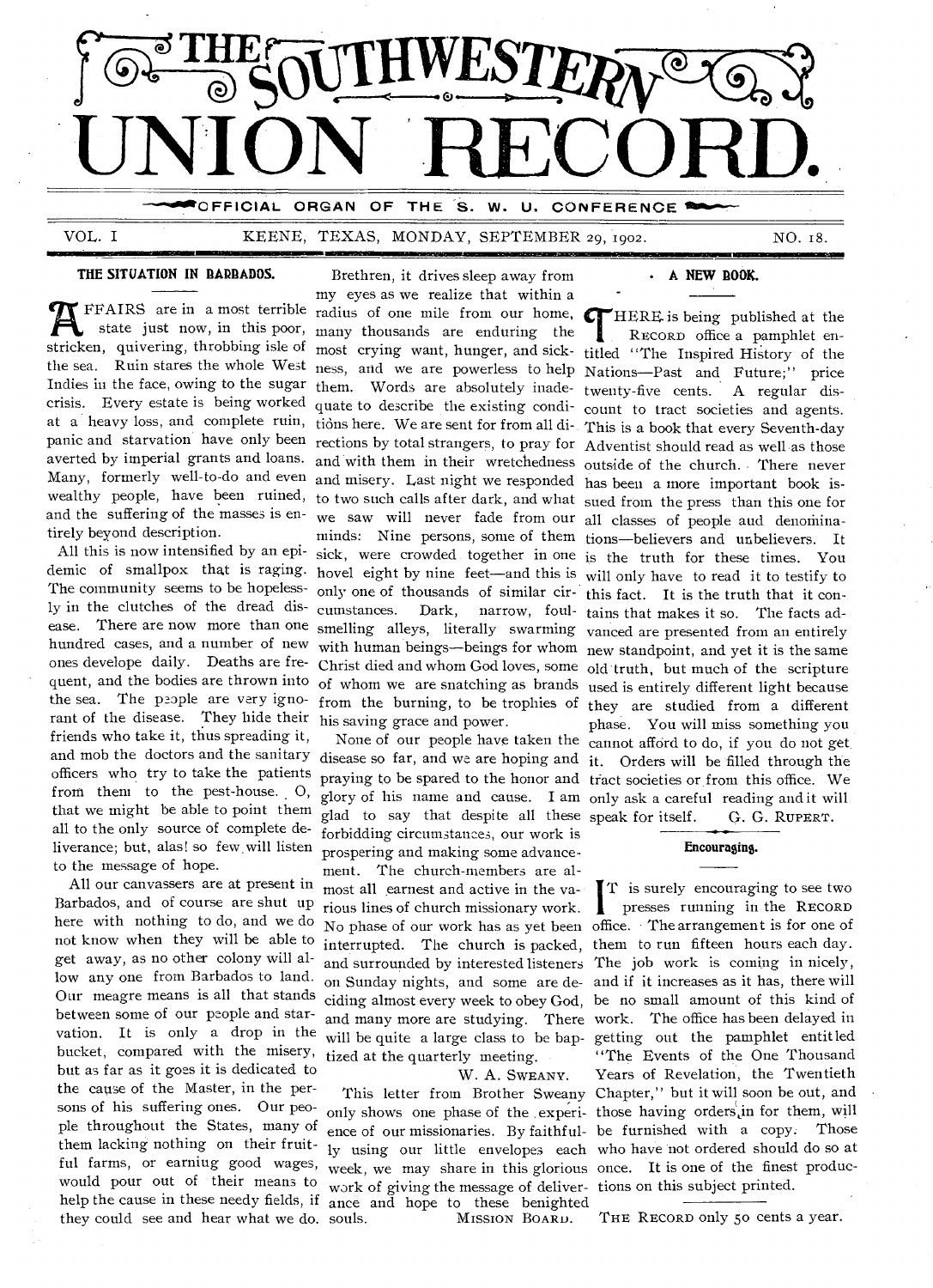# Field Reports.

NATHAN.—I left Jenny Lind after organizing a church there August 20, and went to Nathan to prepare for our local campmeeting which was to begin August 28. I got my tent up and began meetings on the night of the 25th with a gradual increase each night until they numbered 'about one hundred to one hundred and fifty. On account of sickness there were but few of the brethren and sisters present. The death of Brother Allen Meeks; also, kept quite a number away; but the spirit of the' Lord was in the meetings all the way through. Our morning meetings were excellent; has given up her work and is now most every one was ready to bear the testimony for Jesus at every meeting. Christ, and they professed a hope be-now till Christmas. fore the meeting closed. A Christian minister came and started a meettried to break up our meeting. The result was that he had no hearers after two days, and of course he had to quit and leave. Elder Field was hinwith me but three days. The meeting was in progress two weeks lacking one day. Everybody is full of courage and pushing forward. Many intend going out with "Object Lessons" this fall and sell them. Pray for the work in the south. . E. B. HOPKINS.

is beginning to bring forth fruit, and elation from reading it at her neigh- Now children, if you want a tent to many express themselves as well bor's. She says that she not only hold your meetings in, you can get it pleased to have the meeting here, yet wants to study it for the benefit of in this way. I hope that the older them. One woman in visiting a ers study it, and thus feels burdened for the books and let them go out and neighbor, walked half a mile out of to devote the balance of her life aside sell them. Send in your orders at her way rather than go by the tent. from her family duties, (she has two once so as to get the books and sell Her brother says that the tent will small children) to canvassing for our them this fall. Brethren, we all need not stand a week. He was indicted books, and has sent for catalogue more of the missionary spirit; let us<br>with others for misconduct at the transporter (New Sent for catalogue go to the work and God will bless us with others for misconduct at the terms, etc. Thus we see that the far beyond our expectation. Taste meetings held there by Professor Grif- Lord in raising up people to scatter and see that the Lord is good. ings began here September 25. At which indicates a revival of the misthis writing, the 21st, Brother Griffin sionary spirit, which eventually means has the tent up and nearly ready to a revival of the canvassing work. He commence the meetings. He says is at Prescott at this writing; returns the neighbors are helping him. This to Little Rock; thence to Black Rock is the place where they closed the to attend the camp at Fairview. doors against them last fall; stole their lamps, charts and books and lady in Pettigrew, Arkansas, who has burned them. The seed then sown become interested in Daniel and Revthere are a few who bitterly oppose her own soul, but wants to help othfin last fall. Brother Griffin requests the seeds of truth, to take the places

work there.

### **OBITUARY.**

years old, and died in a bright hope of the first resurrection. She left two loss. Funeral services by the writer. Text, Ps. 116:15.

E. B. HOPKINS.

# ITEMS OF INTEREST.

SISTER Kate Beeler, who has been engaged in Bible work in Little Rock, employed at the Sanitarium.

There were only about three camped been laboring in Little Rock, is going on the ground that were out of to take up the canvassing work from BROTHER V. B. Watts, who has

THE present outlook indicates a

week's work ending September 12: Readings," or copy of "Great Contro-"Daniel and Revelation."

FAIRVIEW.—Camp and tent meet- in for "Christ's Object Lessons," ELDER A. E. Field, since leaving the Nathan Campmeeting, has been visiting churches in the interior of the State, in behalf of the canvassing work. Fruit is already developing as the result. Orders are coming

HAVE just received a letter from a

**Crkansas**  $\oint$  **Department.** the prayers of our people for the of those who have long been in the ranks and given up for one cause and another.

> Sister Bettie Parker fell asleep at who listened to the preaching of the her home in Hot Springs, September truth some ten years ago and accepted 10, 1902. Deceased accepted the the same, but has been unable to live truth at our local campmeeting three it, as his folks at home opposed him, years ago. She was seventy-two visited this office last week. He has sons and one daughter to mourn her home and seek employment where he A YOUNG man from Boone County, felt burdened for sometime past to step out, and, at last decided to leave could keep the Sabbath. He is interested in our books and felt anxious to take up the canvassing work. He stopped in Springdale over Sabbath, leaving Sunday morning for home, intending soon to spend a couple of weeks with Brother Dickerson at his home in Searvan, and study up for the work, taking a prospectus with him from this office for that purpose.

#### **OUR NEEDS.**

E need a large tent for campmeeting purposes. We tried good corps of canvassers soon to be to get enough money together to get ing on Sunday, after we began, and in the field. The sooner the better. it for this year but failed. Now if MARION Beasley, canvassing in St. every one of our people would send to Francis County, reports the following the Tract Society and get a 'Bible Orders, 13; exhibits,  $64$ ; hours,  $54$ ; versy," and sell it and donate their dered on account of sickness and was value,  $\frac{6}{23}$ .00; helps,  $\frac{6}{3}$ .00: book, profits to the tent fund, we could have a good tent to hold our meetings in, and your neighbors would have the truth. Now is the time to take hold of this while the cotton is being sold and money in the country. Now don't say we can't, but let every one take hold of this and the blessing of God will rest upon us. We are also in need of a tent for the children and youth. We haven't any place to hold their meetings. Now here is a plan that will get a tent for the children and young people. Let every child and young person send for six "Best Stories from Best Book," and sell them and 'donate your profits to the childrens' tent. Then next year we can have a place to hold your meetings, and it will be your tent. brethren will see the importance of this and encourage the youth, and send more of the missionary spirit; let us

A. E. FIELD.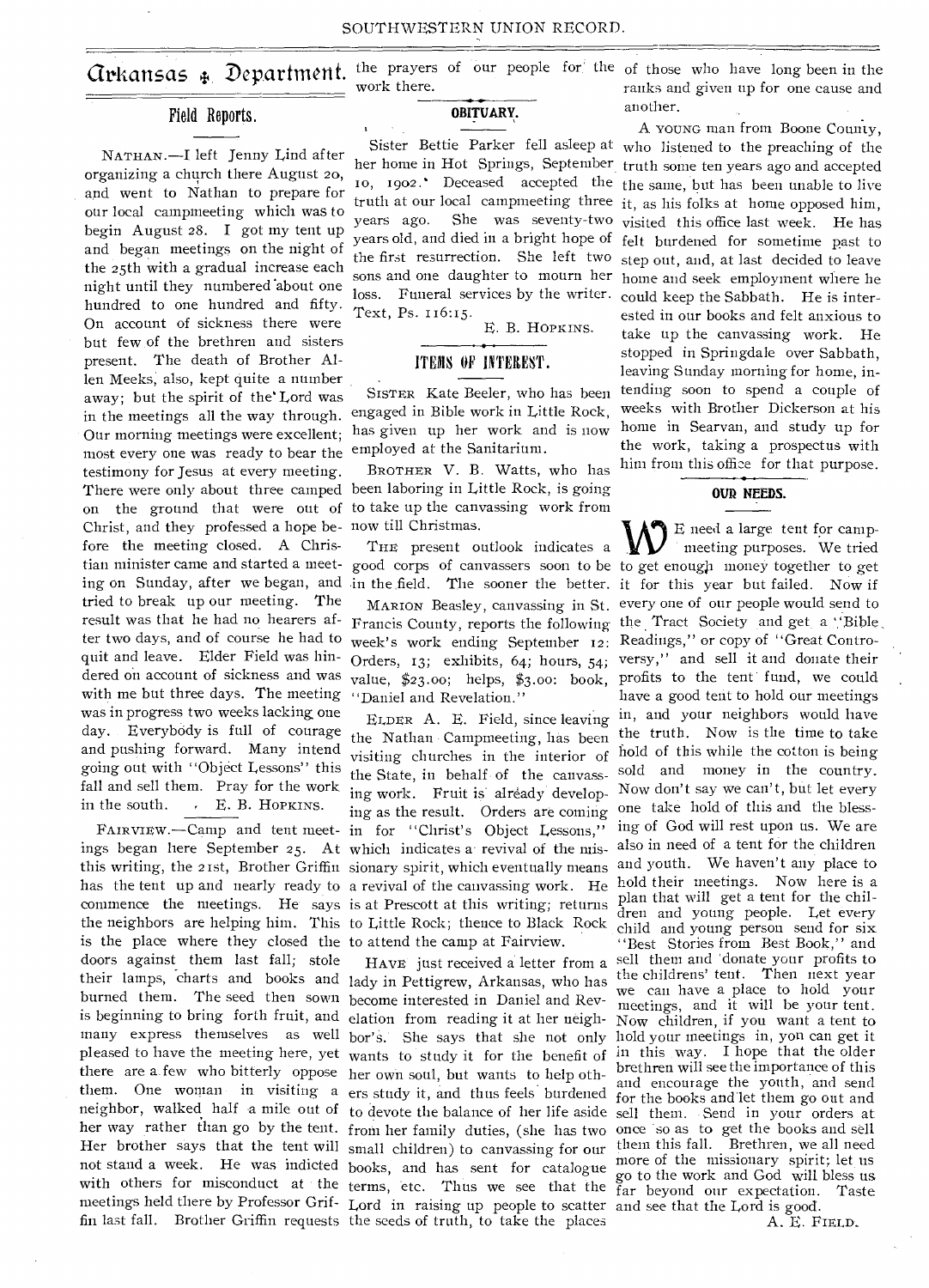# $\div \overline{\mathbb{C}}$ exas Department. $\div$

#### Workers and Churches, Take Notice.

 $\bigoplus$ <sup>N</sup> account of my throat trouble<br>which always grows worse as<br>winter approaches, and the increased N account of my throat trouble which always grows worse as burdens occasioned by the long continued sickness in our family, I re-eral days in Keene, in consultation were able and had qpportunity. The quested, two weeks ago, to be relieved for a while at least, of the active duties of the Conference. Accordingly, the Committee has chosen Elder T. W. Field as Acting President for the ing in lively, and the workers in the this is a providential opening for the present, who will have charge of the affairs of the Conference, directing the work, etc. Brother Field will have full control of the work of the Conference, I to assist him by counsel and attending to such started in a colored convention at Bir- "Life Boats," "I fear what will hapbusiness matters as can be attended to at home, but he to do the active field work of visiting the churches and directing the work in general. All letters pertaining to the churches, meetings, and the general work of the Exposition, was opened at Dallas last ing to our children for years. Thou-Conference, should be addressed to T. W. Field, Keene, Texas. Those wishing orders for money and rates over the railroads, will address the undersigned as heretofore.

W. A. MCCUTCHEN.

# ITEMS OF INTEREST.

THE Keene church held quarterly meeting last Sabbath, with a good attendance and interest.

BRETHREN Field, McCully, Covert and others, report good meetings where they have been with the different churches.

ELDER A. W. Jenson writes from Austin that ten new Sabbath keepers is the result of a series of meetings just closed there.

bath and Sunday with the Cedar only should be sent to the Secretary dies out. Send for a liberal supply of

County. Two have began the ob-treasurer, who will remit it with all instances they will return with aniservance of the Sabbath.

BROTHER Ctibley writes from Sanger that the interest in the meeting increases day by day, from one hundred and fifty to three hundred present each night. The people are stirred for ten miles around. Brother French says he never in all his past experience saw anything to equal in

any respect the interest they have at when they were children. We have Sanger.

meeting services with the church at ner, use our children to proclaim the Poetry last Sabbath. Next Sabbath truth. But we may be sure that in he intends meeting with the church that time God will select those whom at Edgewood.

ly meeting.

Tract Society office are kept busy en-children of this denomination to betering orders and sending out books. come initiated into missionary expe-We hope for a successful delivery for riences? all.

mingham, Alabama, during which pen to her if I do." But we fear one hundred and six negroes were more what will happen to our chiltrampled to death in the terrible rush dren if they do not begin as never beto get out of the building.

year.

W. A. McCutchen is so far on the that they could do for God and huroad to recovery that she has been manity. The children of this gen-She speaks in high terms of the treat-light. There are ten thousand chilment received at this place.

foods. They are meeting with good wood is, there the fire goeth out." success in the work.

Texas Tract Society, E. Harris, something more. Treasurer, Keene. Tithes 'should be sent to the Conference Treasurer, T. dren The October "Life Boat" is to T. Stevenson, Keene, Texas.

## Our Children as Missionaries.

 $\mathbf{1}$ EARLY all great missionaries of them yourself. began their missionary career

ELDER T. W. Field held quarterly when God would, in a special man-ELDER J. Riffel, after spending sev-do missionory work as far as they with the Conference Committee, went children, all over the land, are taking to Hutto last Friday, to hold quarter- hold of the selling of the "Life Boat" ORDERS from the canvassers are com-termination. Is it not possible that been looking forward to the time we have already been encouraging to with the greatest enthusiasm and de-

THE daily papers tell of a stampede urged to allow her daughter to sell THE Texas State Fair and Dallas prises. Something has been happen-Sabbath with the usual ceremonies. sands of them have drifted into the A large attendance is expected this world because it presented something WE are glad to report that Sister slow to put something in their hands brought home from the Sanitarium. eration are wiser than the children of THE Keene Bakery is doing a good sell five "Life Boats" a month almost business, part of the time having to as easily as they could carry their run nights to keep up with their or-lunch basket to school, and this would ders. Four young men, Cyrus Jami-make a disposal of fifty thousand son, Fred Green, Jesse Reiber, and "Life Boats," and who can measure Otto John have been working the ci-the good they might accomplish, for ties of north Texas for sometime in-the world and for our children while troducing and taking orders for the they are selling them. "Where no One mother said, as she was being fore some decided missionary enterto them that they could do. We are dren in this denomination who could

ELDER McCutchen spent last Sab-should remember that their reports not be surprised if the missionary fire Grove church. They expected to of the Sabbath School Department, "Life Boats" at two cents a copy. hold quarterly meeting at that time. Mrs. K. M. Stevenson, Keene, Texas. Give your children intelligent ins-PRIVATE letters from Elders Hale According to the vote taken at our truction as to what places it is proper and Sommerville state that they have late campmeeting the money should for them to visit. Pray with them an increasing interest at Alvord, Wise be turned over to the local church before they start out and in almost all THE Sabbath School Secretaries children with missionary fuel, we need other funds, except the tithes, to the mated reports and anxious to do If we do not arise up and supply our

Parents are writing us about what dren. The October "Life Boat" is to be far the best number that has ever been issued. Send for a liberal quantity and if your children do not succeed in selling them all, then dispose

DAVID PAULSON, M. D.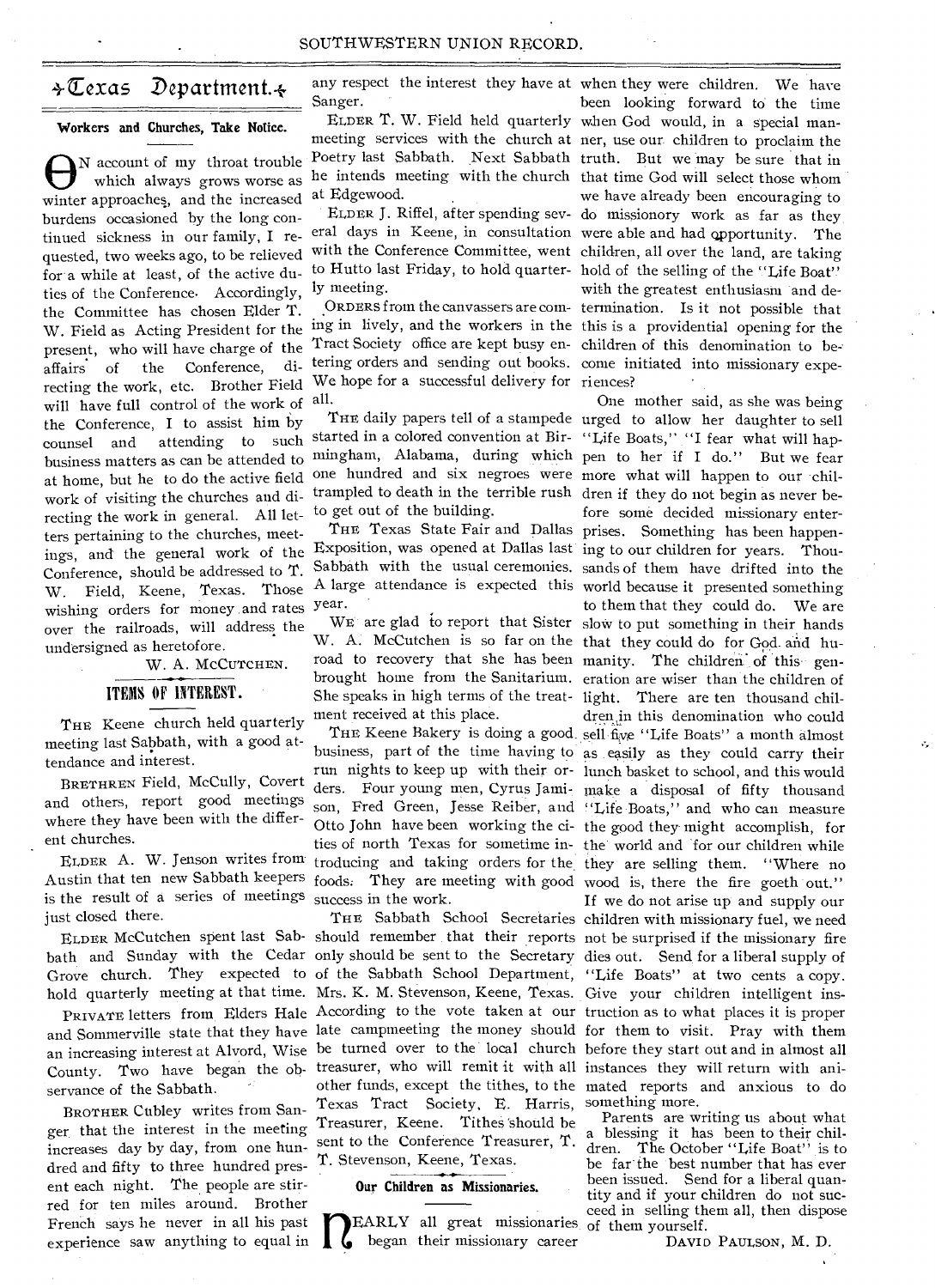### 4 The Southwestern Union Record.

| A WEEKLY JOURNAL<br>Published by the Southwestern Union Conference of the<br>Seventh-day Adventists.                                                                     |
|--------------------------------------------------------------------------------------------------------------------------------------------------------------------------|
| Editor and Business Manager.<br><b>Contract Contract Contract</b><br>C. N. WOODWARD, -<br>Associate Editor.<br>$\sim$ $\sim$ $\sim$ $\sim$<br>G. G. RUPERT,              |
| \$.50<br>منام المناسب المناسب<br>Subscription Price per year, -<br>Clubs of Ten to one address, one year, - - - - - - - - -<br>4.50                                      |
| <b>AGENTS:</b><br>Oklahoma Tract Society, Oklahoma City, Oklahoma.<br>Arkansas Tract Society, Springdale, Arkansas.<br>Texas Tract Society, Keene, Johnson County, Texas |

All papers will be discontinued when the time expires, unless promptly renewed.

Subscribers who do not receive their paper regularly should notify the office of publication and not the Tract Society, as the latter are not responsible for the mailing of the papers.

Money, or letters, should not be sent to individuals. All business communications should be addressed, and all remittances and money orders made payable to the SOUTHWESTERN UNION RECORD, Keene, Johnson County, Texas.

# Doctrinal.

## THE GATHERING OF ISRAEL.

#### BY ELDER G. G. RUPERT.

#### *[Continued from last issue.]*

The first operation of the Spirit of God of which we have any account, was manifested in the creation of the world, as recorded in the first chapter of Genesis, "when the spirit of God moved on the face of the waters." As a result of this energy the world and all that is in it were created. The same power converts the the soul. The same power changes the heart and creates a new man. The same power heals the sick and restores to soundness the injured flesh, blind eyes and deaf ears.

But its administrations are through different individuals, and in different gifts and manifestations. "For to one is given by the Spirit the word of wisdom; to another faith by the same Spirit; to another the gifts of healing by the same Spirit; to another working of miracles; to another prophecy; to another discerning of spirits; to another divers kinds of tongues; to another the interpretation of tongues; but all these worketh that one and the self-same Spirit, dividing to every man severally as he will. For as the body is one, and hath many members, and all the members of that one body, being many, are one body; so also is Christ. For by one Spirit are we all baptized into one body, whether we be Jews or Gentiles, whether we be bond or free: and have been all made to drink into one Spirit for one body is not one member, but many." The church equipped with all the gifts of the Spirit in its various manifestations and operations, is here compared to the complete human body.

The apostle continues his comparisons regarding the necessities of these gifts. "If the foot shall say, Because I am not the hand, I anr not of the body; is it, therefore, not of the body? And if the ear shall say, Because I am not the eye, I am not of the body; is it, therefore, not of the body? If the whole body were an eye,

where were the hearing? If the whole were hearing, where were the smelling? But now hath God set the members every one of them in the body as it bath pleased him. \* \* \* \* Now ye are the body of Christ, and members in particular. And God hath set some in the church, first apostles, secondarily prophets, thirdly teachers, after that miracles, then gifts of healing, helps, governments, diversities of tongues. Are all apostles? Are all prophets? Are all teachers? Are all workers of miracles? Have all the gifts of healing? Do all speak with tongues? Do all interpret? But covet earnestly the best gifts: and yet show I unto you a more excellent way.

Thus reads' the twelfth chapter of First Corinthians. It is so plain that no one needs to err, yet, as we look over the religious world, we find that only certain of these gifts, such as that of pastors and evangelists, and teachers, and governments are claimed to exist. But the query is, Who has a right to divide the scripture in this manner, and claim that just such portions as are being complied with and fulfilled by them, are all that is necessary? We realize that the answer will be Show us the apostles and prophets and the gifts of healing. But that is not an answer to the Scripture. We would far better say, We acknowledge the Scriptures to teach that all . these gifts should be in the church of Christ; and then, instead, of trying to justify our present condition, *seek a Scriptural reason why they are not manifested.* That they should be manifested there is no question in the mind of the individual who believes the Bible. We will therefore try to give a scriptural reason why these gifts have not always been in the church.

Solomon lays down a principle to which we will call attention:—

"Where there is no vision the people perish: but he that keepeth the law happy is he."—Prov. 29:18. Here is a principle that has ever governed God's dealings with his people. viz, in proportion to their obedience to the law of God have the gifts been manifested. In the days of Moses, as long as God was the direct ruler of his people, the ark of God and the prophet were the principal features in the government of his people. Now let the reader bear in mind that the apostle Paul plainly stated in Second Thessalonians that the man of sin, the son of perdition "Who opposeth and exalteth himself above all that is called God, or that is worshipped; so that he as God sitteth in the temple of God, showing himself that he is God," was to he manifested and that the mystery of iniquity had already begun to work in his day. This is the power spoken of by Daniel in chapter seven and twenty-fifth verse, that was to "think to change times and laws." For twelve hundred and sixty years this was accomplished by the church of Rome. The reformation of truth wrought by Wycliffe, Huss, Zwingle, Luther, the Wesleys, and others, were only reformations in part. As we have already noticed, the Scriptures teach that the reformation on the law and the placing of the seal, the Sabbath of the fourth commandment, is a work left for the remnant of Israel to perform. And upon their performance of this reformation we are glad to say that God has fulfilled his promise by once more speaking to his people through the spirit of prophecy. This gift has been manifested in the remnant since the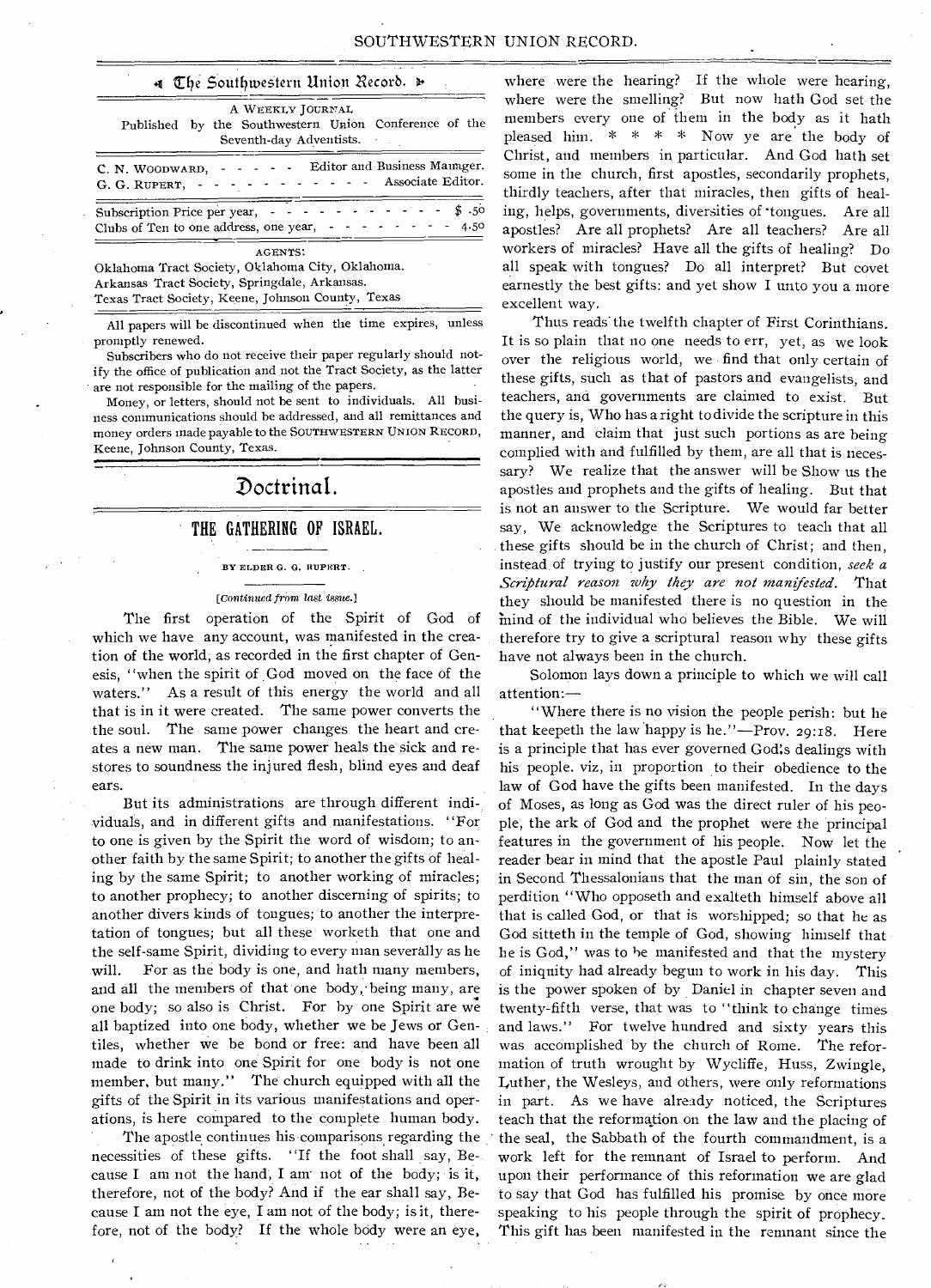the very beginning of the work, when God sets his hand And the very God of peace sanctify you wholly; and I

isms, lo here's and lo there's, and false christs and false Christ." $-1$  Thess. 5: 19-23. prophets, each one saying "This is the way." The It is a dangerous thing to quench the spirit of God question would naturally arise in the minds of the can- or its various gifts, and especially wicked to despise proquestion would naturally arise in the minds of the can- or its various gifts, and especially wicked to despise pro-<br>did, has not God placed some particular mark or charac- phesyings. But the Christian's duty is to prove al teristics as the ensign of true Israel, whereby they may manifestations, and "hold fast that which is good." be distinguished from the mass of confusion that exists The Lord has given many tests whereby we may know a in the world? We are glad to say he has, and that he true prophet from a false one. First "By their fruits has placed this inscription under the third angel's mess- ve shall know them." The fruits of the flesh and of the age. "Here is the patience of the saints; here are they spirit are plainly recorded as follows: "Now the works that keep the commandments of God, and the faith [tes-<br>timony] of Jesus." Therefore, let the reader look for fornication uncleanliness lasciviousness idolatry witchtimony] of Jesus." Therefore, let the reader look for fornication, uncleanliness, lasciviousness, idolatry, witch-<br>the people that practice all the commandments, and have craft hatted, variance, emulations, wrath strife, s in their midst the spirit of prophecy, and are giving the tions, heresies, envyings, murders, drunkenness, revelthird angel's message of warning to the world. These ings, and such like, of the which I tell you before as I characteristics will separate them and distinguish them have, also, told you in time past, that they which do<br>from every other people in the world. This is God's such things shall not inherit the kingdom of God." distinguishing mark, placed upon the people, so that the ' Here is the test of character which should be apworld may know them. *To illustrate*: On the western plied to every one claiming these gifts. Should they be plains every stockman has his particular brand on his found with any of the traits or sins here mentioned plains every stockman has his particular brand on his found with any of the traits, or sins here mentioned, animals. If one has strayed and drifted into a herd of you can rest assured that the spirit of God is not workten thousand head, as the owner rides through that herd ing with such individuals. Then apply the following he has but one particular mark he looks for. He pays and see if the real fruit of the spirit is manifested: "But It is love, joy, peace, longsuffering,<br>little attention to anything else, but when he sees that gentleness, goodness, faith, meekness, temperance:<br>brand he knows that that is his animal. The money against such there is no brand he knows that that is his animal. The money against such there is no law. And they that are Christ's changer having one genuine bill among over four hun-<br>have crucified the flesh with the affections and lusts. dred counterfeits, has no trouble whatever in finding Gal. 5: 19-24.<br>We no more need to expect the manifestations the genuine, for he at once looks for the peculiar marks we no more need to expect the manifestations of the spirit of God through individuals who do not posof the genuine, so he at shee to she for the peculiar matric of the spirit of God through individuals who do not pos-<br>sess these traits of character, last quoted, than we would last days in the midst of all the existing confusion, so expect an apple tree to bear grapes. The second test to that the one acquainted with the Bible need have no be applied is the comparison of their statements with trouble whatever in finding the true church. It will' not those of the Bible. John was a prophet who lived sixbe by any particular name or man-made creed, but it teen hundred years after Moses, yet the principles taught<br>will be electric alocs of poorls, reject and the principle in the principles of Moses, will be a certain class of people, raised up at a certain by him are in perfect accord with the writings of Moses,<br>and, also, with those of all the other prophets who wrote<br>time in the world's history, bearing a certain me containing a reformation which embraces the command- the gift of prophecy, they must make all their statements of God and the testimony of Jesus Christ. meats in harmony with the Scriptures already written.

the various delusions and errors which they would en-<br>the various whom God has raised up for such the people whom God has raised up for such<br>the various delusions and errors which they would encounter in the following language: "And when they commandments of God that we shall say unto you, Seek unto them that have familiar standpoint, expect God to speak. shall say unto you, Seek unto them that have familiar standpoint, expect God to speak. spirits, and unto wizards that peep, and that mutter: Other tests might be considered, such as the condi-<br>chould not a people seek unto their Code for the living to the prophet in vision, the angel from whom he should not a people seek unto their God? for the living to the prophet in vision, the angel from whom he the dead? To the law and the testimony: if they speak not according to this word it is because there is no light Lord. But as it is not the purpose of this treatise to go in them."—Isa. 8:19,20. Here is the test given where- in the details of these various gifts, we, therefore pass by God's children can try all false christs, false prophets this point without further notice.<br>The object before us is to establish the fact that and false teachers, yea all Christendom. This is the en-<br>The object before us is to establish the fact that<br>It God has "set his hand the second time to recover the sign that God has lifted up to the nations which will<br>remnant of Israel," and these characteristics will be<br>carry the remnant victorious through every conflict, so<br>manifested as the ensign which they will lift before the carry the remnant victorious through every conflict, so that they will at last place their standard on the battle- nations whereby they may be known.' The first scripments of the Holy City under the reign of King Im- tures we have used were found in the Old Testament. manuel. The same evidences from the book we are now gathering the same evidences from the book

in the last days, has sent "many false prophets out in of Revelation gives, as to when this work of gathering the world," and by so doing he created prejudice in the the remnant shall begin, and the special message under<br>minds of the people in regard to all prophets. The apostle which it will be completed. minds of the people in regard to all prophets. The apostle Paul, in view of this condition of affairs, writes to the We trust the reader will consider this question with<br>remnant people thus: "Quench not the spirit. Despise most importance and we are thankful that God has not not prophesyings. Prove all things; hold fast that left his children in darkness on this great theme of salwhich is good. Abstain from all appearance of evil. vation through our Lord and Saviour Jesus Christ.

the second time to recover the remnant of his people. pray God your whole spirit and soul and body be pre-<br>The last days are especially characterized by many served blameless unto the coming of our Lord Jesus served blameless unto the coming of our Lord Jesus

> phesyings. But the Christian's duty is to prove all these ye shall know them." The fruits of the flesh and of the craft, hatred, variance, emulations, wrath, strife, sedisuch things shall not inherit the kingdom of God."

> you can rest assured that the spirit of God is not workhave crucified the flesh with the affections and lusts.-

in different ages of the world. So, if any now claim The Lord has spoken to his children concerning the And third, they must be in harmony with the special a purpose. For it is only through these who keep the commandments of God that we can, from a scriptural

ple and the necessity demanding revelations from the

der.<br>Satan, seeing that there would be true prophets of Revelation and other New Testament writers, especi-<br>staten, seeing that there would be true prophets of Revelation and other New consider the time the book ally the former. We will now consider the time the book

> great care, and study it faithfully for it is surely of the utmost importance, and we are thankful that God has not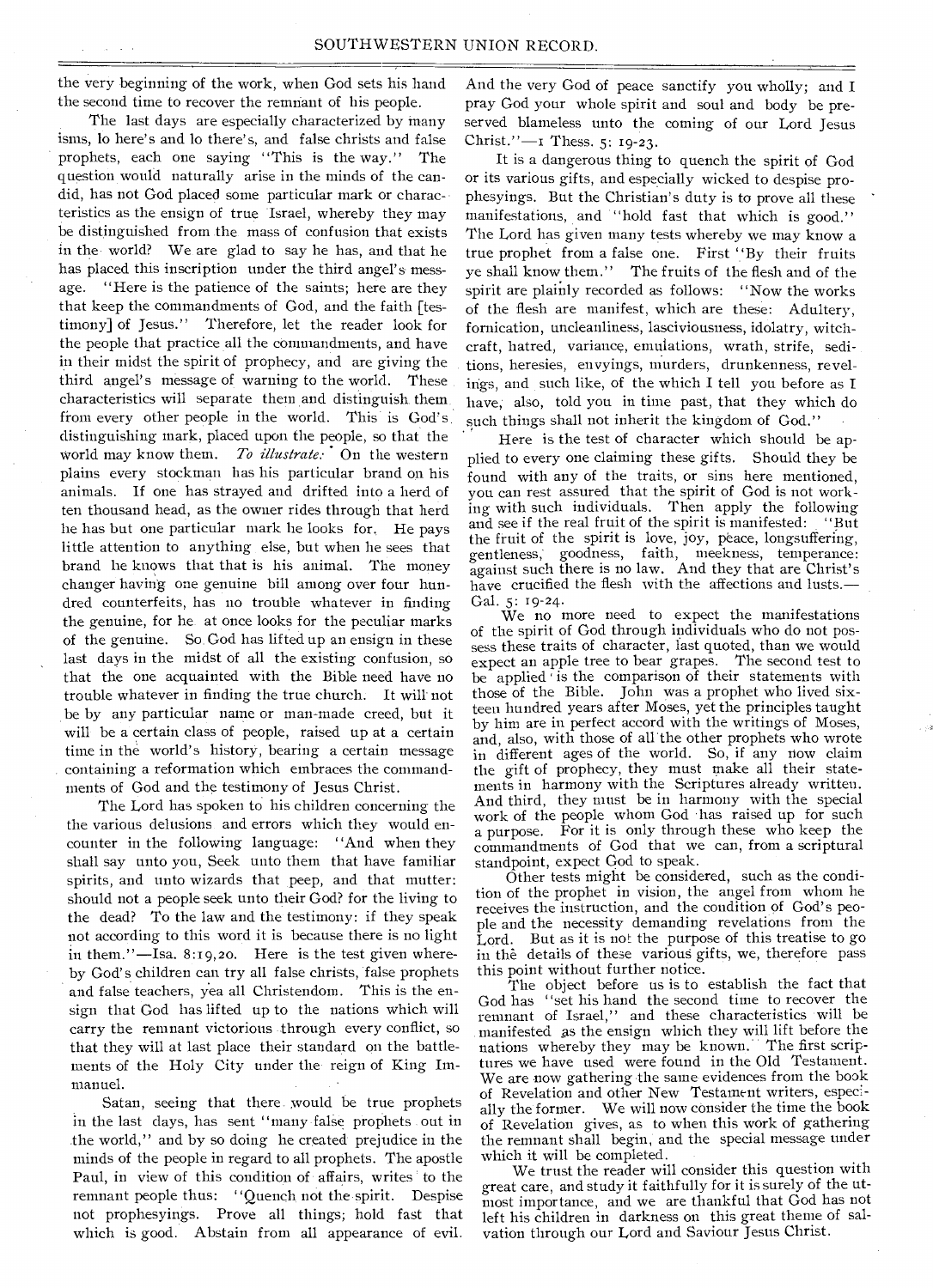# Items of Interest.

ELDER Haffner was here in the office a few days last week. From here he was going out to some of the German churches, and then he will revelation of his love. go to Kansas to attend the campmeeting, at Junction City.

few days ago. Her sister is still sick but has improved a little. attend the church school here.

BROTHER Mordaunt, from Topeka, Kansas, stopped at the office this phases of our life. There is no subweek. He seems to think we have a ject of greater importance to us now nice place and nice office here at than the facts pertaining to physical-Oklahoma City. He was on his way and spiritual health. back to Topeka. We were glad to see him.

BROTHER Thomas Baker and wife did well in their delivery. Brother Baker says, "we have taken eggs, butter, corn, oats, peaches, potatoes, and chickens, before we would give people a chance to go back on their order." We wish others of our canvassers would do likewise before they let the people back out. Brother Baker sent us the other day  $$150.00$  on his account. Good for Brother **OKLAHOMA CONFERENCE PROCEEDINGS**. Baker! We hope others will follow his commendable example.

WE received the other day from the Boulder, Colorado Sanitarium a letter from Brother Rockey, our former Tract Society Secretary. He writes, "The Lord is good to us and we are both having good health. I have lots of hard work to do on our books. I have never been in a place before where it took all my time over books, with as little correspondence as we have here. Two of us are kept busy in the business office here. We have about seventy helpers and one hundred guests and patients nearly all the time since I came here."

SEND all Sabbath-school reports to William Voth, Cooper, Oklahoma, and for your supplies for the schools send to the Tract Society office.

DOCTOR J. A. Sommerville made a short visit at the office last week, on his way to Heavener, Indian Territory.

went from the Dover camp meeting a whole.

 $\mathbf{D}\text{kl}$ ahoma  $\ast$  Department. to visit her folks, and on their way home they made a pleasant call at the the following report: office.

#### **Laws of Health.**

**G**OD'S hand of mercy is extended<br>to each of us, and this is a **OD'S** hand of mercy is extended

ELDER Rupert's wife has returned pre-eminent importance."—Signs *of*  from Wichita, Kansas, to this City a *the Times, 1886, No. 33; H. L. p. 18.* Rupert's little niece came with her to ness and love is revealing in blazing "A knowledge of the laws by which health is secured and preserved is of We are living in the last period of and John Harzman. Sister the world's history, and God, in kindbrightness the principles pertaining to health and happiness that cover all

> It is said that health reform is as the right hand and arm to the body. This being true, all can readily see what an important factor it is, and how necessary that it have its proper setting in the message that is fast going to all the world.

May we heartily co-operate in the advancement of the message of love to a fallen world. And when Jesus comes, we will hear the welcome "Well done!" C. B. RUNNELS.

*[Continued from last issue.]*  us a practical canvass for it. A number who had used and sold the book gave some interesting testimonials. The eighth resolution was voted on as a whole and adopted.

Conference opened with singing fol- to Avart and the Wanamaker to Hen-The Committee on Credentials and Li-chair. censes read the following report:

thew Larson.

Ebel, W. E. Baxter, W. L. Adams, portion of the tithe that he had al-Hampton, Ezra Fillman, T. J. Hick-were not even paying as much accord-

The Nominating Committee read

For Conference officers:—President, Elder G. F. Haffner; Secretary, Emma Haffner.

Executive Committee:

Elder G. F. Haffner, Elder J. A. Sommerville, Elder M. H. Gregory, Elder G. Sorenson, T. J. Eagle.

Secretary and Treasurer Oklahoma Tract Society, T. J. Eagle.

Missionary Agents;—James Butka

Educational Superintendent, C. Sorenson.

Sabbath School Secretary, W. Voth.

It was moved and seconded to accept the nominations by considering each name separately. The name of G. F. Haffner, for president, was read and accepted. Emma Haffner's name as Conference Secretary, was next, and before any action was taken a motion to adjourn to the call of the chair prevailed.

The ninth meeting was opened with singing, followed by prayer by Elder Rupert. After the report of the previous meeting was read, the report of the Committee on Nominations was taken up, and officers elected as recommended by the Committee.

There was a discussion as to the need of two State Agents. Brother Etchison was first elected, but owing to his poor health he resigned and Brother John Harzman was elected in his place.

The eighth meeting of the annual German Alva church was changed lowed by prayer by Elder Schultz. nessey. Adjourned to call of the Elder Sturgeon read the report of the Committee on the Revision of Churches. The Kingfisher church was disbanded. The name of the

ELDER Haffner's wife and children considered separately and accepted as members of the country churches Ministerial Credentials: - G. F. M., August 28, with the President in Haffner, M. H. Gregory, J. A. Som-the chair. After the usual opening merville, D. F. Sturgeon, C. Soren-exercises the Conference Treasurer's son, H. Woodruff, U. B. Dake, Mat-Report was read. The report of the For Ministerial License:—J. R. also read. Elder Rupert stated that Bagby, E. L. Maxwell, F. H. Con-the German brethren, according to way, A. Loewen, J. A. Lorenz, Geo. report, were not paying the large pro-H. H. Martin, F. L. Griffin, J. B. ways thought they did; that they man, Hans Bonde, Conrad Uhring, ing to their number as did the English John Winter, Minnie Syp, William speaking people. He, also, spoke of Braley, W. Voth. These names were paying a larger tithe than were the The tenth meeting opened at 6 P. tithes, received from each church, was the fact that our city churches were

*[To be continued.]*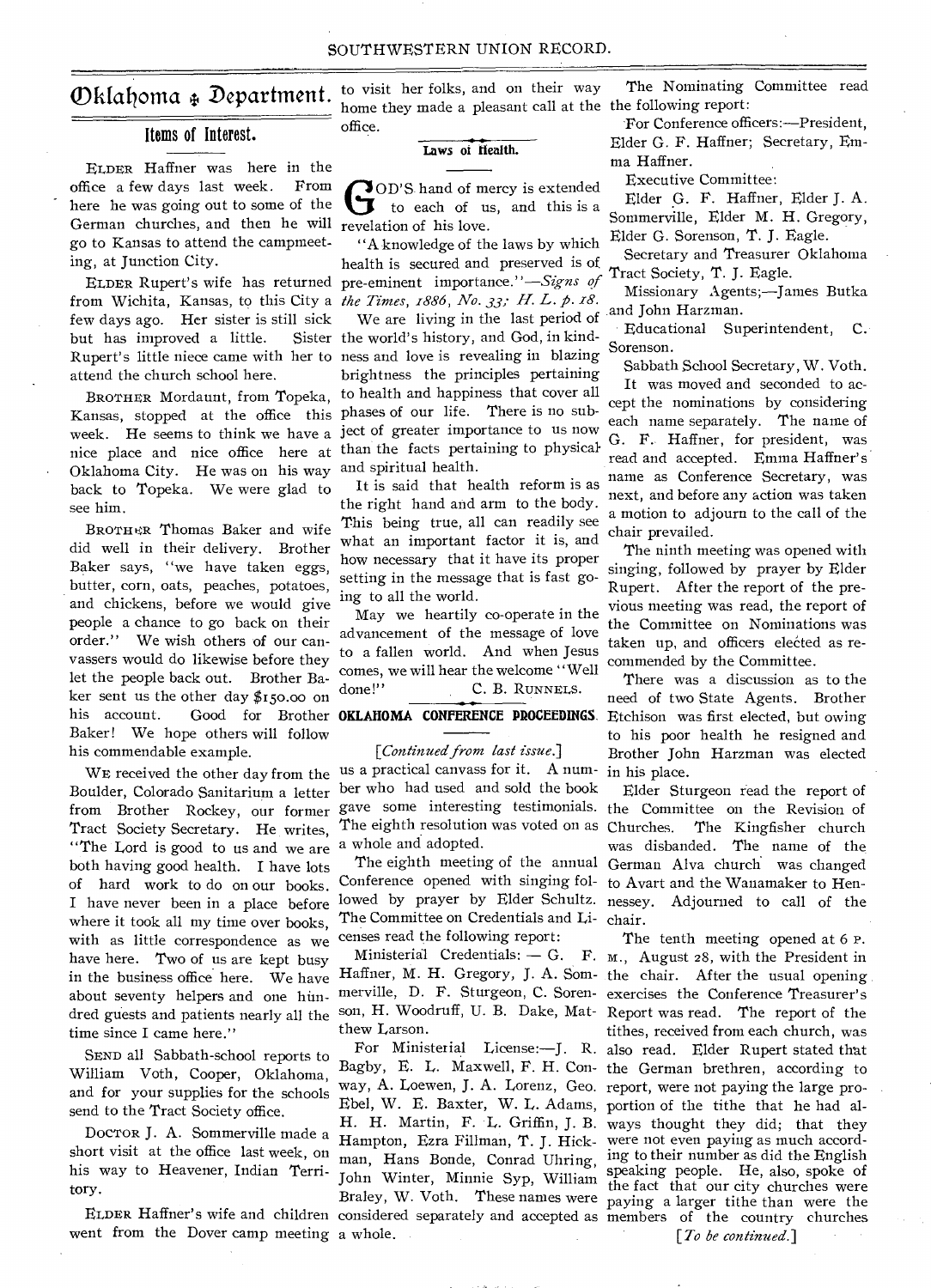# +German + Department. $\div$

JEDER IN SEINER ECKE. n bet Sett ift'b buntet; Leuchten müssen wir, in beiner &te, et) in meiner, bier.

Sieh an jedem Orte Gibt es was zu tun, v Wo die echte Liebe,  $\mathfrak{Re}$  fann müßig ruh'n.

.%itf bie tleinen Zinge Dab' bejonber4 debt; Tue sie stets gründlich, Dann ist's wohl gemacht.

Wirte du im Stillen, fyrObtid) ba limb bort,. Tue Gottes Willen Gern an jedem Ort.

ber Zten' tm tteinen Ehre deinen Herrn, So nur toirft bu fettebten <sup>5</sup>21t6 ein better Stern.

Ziefe Piety 2iebtet Werden eine Macht, Stromen goibue Strablen In die dunkle Nacht.

Hört's drum, Groß' und Kleine, ,`;5'efu ernfteb Batt: "Lichter feid auf Erden, Treu an jedem Ort."

Der deutsche Arbeiter.

## AUFRUE AN ELTERN.

Anweisungen betreffs der Vorbereitung, fie zu der himmlifchen Familie zugelassen merden tönnen. Eltern, laufcht auf das Wort des Herrn:--,,Höre, Jsrael, der Derr, unfer 6ott, ift ein einiger Derr. Unb bu totift ben Derrn, beinen watt, fieb baben von ganzem Herzen, von ganzer Seele, von allem Vermögen. Und diese Worte, die ich dir heute gebiete, follft du Mote 6, 4-8.

bein Gott, von dir, denn daß du den 30–32. Herrn, deinen Gott fürchteft, daß du in ""Und will (zur gegenwärtigen Zeit) allen Seinen Wegen wandelft, und liebeft rein Waffer über euch fprengen, daß ihr zu fchicen, da wir oas Geld jett zum An= ihn, und dienest dem Herrn, deinem Gott, rein werdet. Von all eurer Unreinigteit tauf der Site fehr nötig brauchen. bon ganzem Herzen und bon ganzer Seele; und von allen euren Götzen will ich euch Sam Sammen M. Kunz, Lehrer.

daß du die Gebote des Herrn halteft und reinigen. Und ich will euch ein neu Her $^3$ jeine Ned)te die ich dir heute gebiete, und einen neuen Geift in euch geben, und auf daß dir's wohlgehe?" $\,$  5 Mofe  $10, \, 12, \,$  will das fteinerne Herz aus eurem Fleifch 13.

baheim eingefchärft, und der Gehorfam und will folche Leute aus euch machen, die gegen dasfelbe von ihren frühften Jahren in meinen Geboten wandeln, und meine ton ibnen beriangt morben, of) mit bid Neebte batten, unb bctrnad) tun. Unb anders würde die Welt heutzutage fein! ihr follet wohnen im Lande, das ich euren Maßigfeit, Fleiß und Sparfamfeit Bätern gegeben habe, und follet mein Bolf würden fich allenthalben zeigen. Das fein, und ich will euer Gott fein.,, Hefet. 83Ofe miirbe bertnieben, unb bie Zugenb 36, 25-28. hochgefchätzt werden.

Die citierten Schriftstellen find uns zur Belehrung und zur Warnung gegeben. 2eiber finb fie bib babin nid)t beaditet mar= ben mie fie eb batten fein Ken. Zie Kichtbefolgung des göttlichen Planes liegt gleiche, heitere Stirn. Nichts ift reizender der Entziehung des Segens Gottes von und liebenswürdiger, als eine gewiffe Eltern und Rindern zu Grunde. Manch frohe, muntere Gemütsart, die aus der ein aantifienbanht; forbobt • . Oder mie Z.Itetle eitt0 febitibloten, nicbt bon beftig. Wutter, hat fchwere Berantwortungen, die en Leidenfchaften in Tumult gefetten . ihm borgehalten werden, wenn dereinft es Herzens herborftrömt. Ber immer nach bor bem Richter aller Welt ftehen muß. Wit hafcht, wenn man es aufieht, daß er Sie gehorchen eben des Herrn Stimme darauf ftudiert hat, die Gefellfchaftzu un= nicht. Sie laffen das gottloje Treiben terhalten, der gefällt nur auf turze Zeit, il,rer Kinder zu. Jhre unbändigen, un= und wird bei Wenigen Jntereffe erwecten. gezogenen Kinder find Zeugen von der Erwirdnicht aufgefucht werden von den= Cltern Pflichtversäumnis.

8ibel, Gottes großes Textbuch, richtende Wert turz in Betracht, Bäter und gnädig aufnehmen. Bei jeder Mahlzeit, gibt den Eltern nicht mißzuverftehende Mütter bedürfen der betehrenden Rraft zu welcher er gebeten wird, bei jeder die fowohl Eltern wie Rindern not tut, ehe darf der Läuterung. Es gibt gar viele die Bedingung fchwer auf ihm zu liegen, Gott ninimt bie Wuffribrung jener nub beren Rohf fief) nail) Vrattifd)et (b. milien wahr, welche Chriften zu fein be= philofophifcher) Unterhaltung fehnt. haupten. Falls je evangelistifdje Arbeit bonnöten war, fo tut fie heutzutage not, fchöpft fich nicht nur leicht und wird matt, jowohl in unferen Familien, wie in un= fondern hat auch die Unannehmlichteit, fern Offentlidyn Wnftatten, mie mum baf3, menn er einmul grebe aufgelegt ift, Thief, Sebuten, Sanitatien, 9.3ertagbeim: jeinen \$orrat bon fuftigen iteinigteiten fer u. ä. m. Rehmen wir das zu ber= zu öffnen, seine Gefährten das sehr un= Gottes an fich felber. Ihr Wandel be= mertjamteit, die man ihm beweist, fcheint Glaubensbetenner, welche noch nie nach daß er diese Ehre durch seine Schwänte zu bem Borbilde Chrifti umgestaltet worden verdienen suchen solle; und will er es ein= find. Darum tann der heilige Geift nicht mal wagen, den Ton zu erheben und et= auf ihre Herzen einwirken. **Eine einführen. Sowie was Ernfthaftes** zu fagen, fo lacht man

zu Herzen nehmen; und follft fie deinen ung, auf daß ihr nicht fallen müffet unt wie das Umfchweben eines höheren Kindern einfchärfen, und davon reden, der Mijfetat willen. Werft von cu.h al= us (Engel) wonnevoll, erwärmend, wenn du in deinem Haufe fikeft oder auf 1e eure Uebertretung damit ihr übertreten furcht erregend. bent Wege geheft, wenn du dich niederlegeft habt, und machet euch ein neu Herz und **Moll-Areif waren der Streiferrn Knigge.** oder auffteljeft; und follft fie binden zum neuen Geift. Denn warum willft du Die lieben Brüder, welche fo freundlich Zeichen auf deine Hand, und sollen dir sterben, du Haus Jsrael? Denn ich habe waren sich fchriftlich zu verpflichten mitzu= ein Zentinat box beitten Wugen fein." 5 tent Wefatien am Zob beb Sterbenben, belfen in her .3efcbaffung bon Tatent,- "Nun, Jsrael, was fordert der Herr, <sub>euch,</sub> jo werdet ihr leben." Hefel. 18, en Klaffenzimmersdahier, werden höflichft Hause Jsrael, einen jeglichen nach feinem er Rede halb zu Ende ist. Wahrer Hu= Wejen, spricht der Herr, Herr. Darum mor und ächter Witz lassen fich nicht er= fa betebret cud) ban titter cuter Ilebetret= mtuingen, niebt ertiinfteln, abet fie mitten fpricht der Herr, Herr. Darum betehret fchulfitzen zur Ausstattung unferes deutsch=

Sate bab 6ef0-Ootteil ben Rinbern geben; id) miff meinen Oeift in end) geben, wegnehmen, und euch ein fleischern Herz

> Frau E. G. White. (Fortfetung folgt.)

## • LEBENSREGELN.

3eige, to bief bu nft, eine tinnier en, deren Herz sich nach besserem Umgang

Wer immer Spaß machen will, der er= "Darum will id) eud) richten, ihr bom ihm gerade in das Geficht, ehe er mit fein=

gebeten die berfprochenen Beträge gefäll=<br>igft an T. T. Stebenfon, Reene, Tegas,